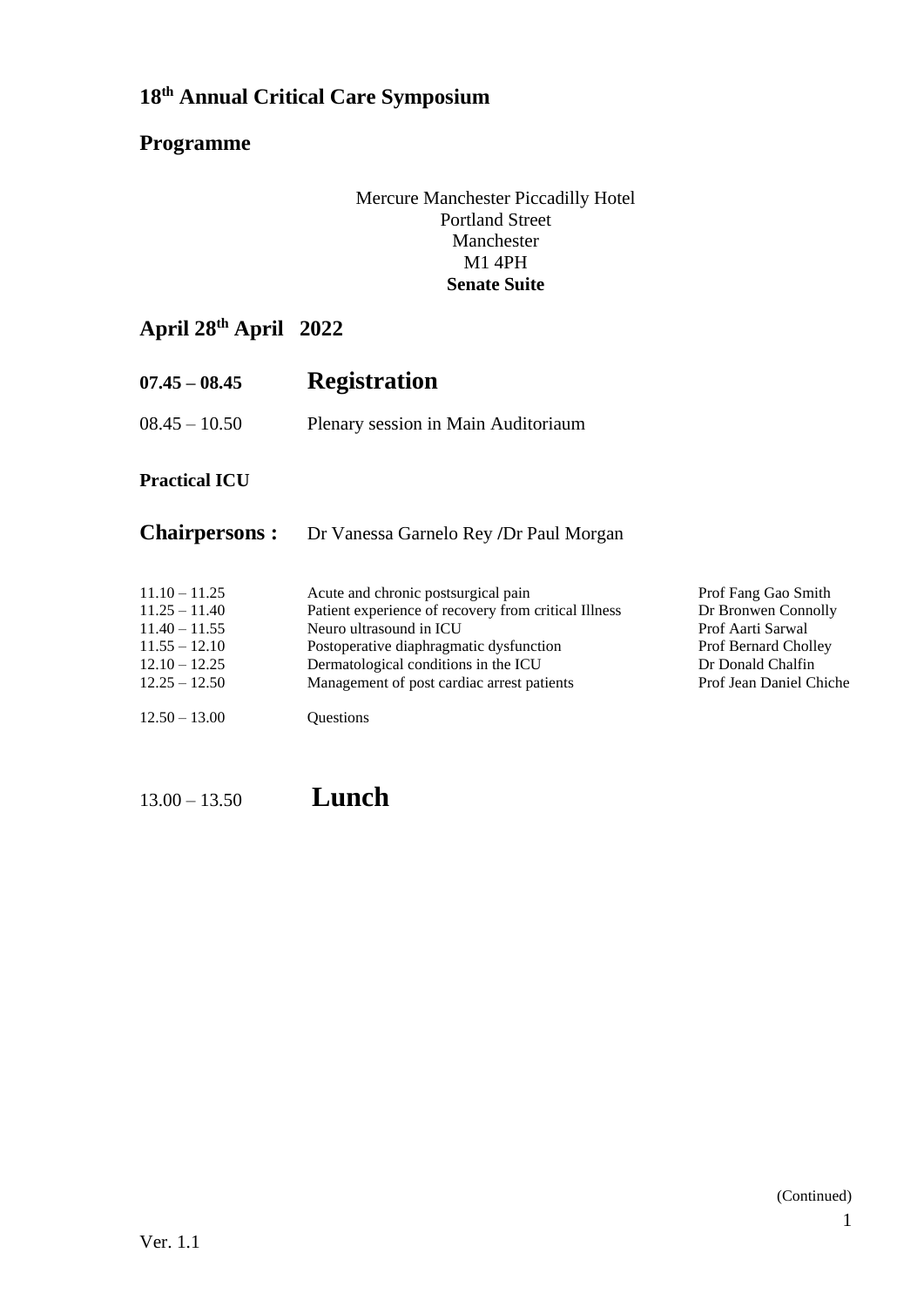#### **Mercure Manchester Piccadilly Hotel** Portland Street Manchester M1 4PH **Senate Suite**

## **April 28th 2022**

## **Liver and ICU**

| <b>Chairpersons:</b>               | Dr Bronwen Connolly// Dr Brendan McGRath                                                          |                   |
|------------------------------------|---------------------------------------------------------------------------------------------------|-------------------|
| $13.50 - 14.05$                    | Liver Trauma                                                                                      | Prof Julia Wendon |
| $14.05 - 14.20$<br>$14.20 - 14.35$ | <b>Acute Decompensated Liver Failure</b><br>Liver fibrosis, Liver disease and emerging diagnostic | Dr Ravi Kumar     |
|                                    | and therapeutic approaches                                                                        | Dr Donald Chalfin |
| $14.35 - 14.50$                    | Acute on Chronic Liver Failure management in critical care,<br>prognosis and should we transplant | Prof Julia Wendon |
| $14.50 - 15.05$                    | <b>Ouestions</b>                                                                                  |                   |
| $15.05 - 15.30$                    | <b>Coffee Break</b>                                                                               |                   |

# **Topics-1**

| <b>Chairpersons:</b>                                                                                          | Prof Jean Daniel Chiche/Prof Giuseppe Citerio                                                                                                                                                                                                  |                                                                                                                                    |
|---------------------------------------------------------------------------------------------------------------|------------------------------------------------------------------------------------------------------------------------------------------------------------------------------------------------------------------------------------------------|------------------------------------------------------------------------------------------------------------------------------------|
| $15.30 - 15.45$<br>$15.45 - 16.00$<br>$16.00 - 16.15$<br>$16.15 - 16.30$<br>$16.30 - 16.45$<br>$16.45 - 1700$ | Squelching thirst in ICU<br>Crit care workforce planning and their wellbeing<br>Education during pandemic and beyond<br>Medical Journals after the pandemic Tsunami<br>Surviving Sepsis Campaign 2021 guidelines: what is new?<br>topics later | Dr Peter Spronk<br>Dr Alison Pittard<br>Dr Pascale Gruber<br>Prof Giuseppe Citerio<br>Prof Jean Daniel Chiche<br>Dr Miguel Taveres |
| $17.00 - 17.15$                                                                                               | Questions                                                                                                                                                                                                                                      |                                                                                                                                    |
| $17.00 - 18.00$                                                                                               | Company sponsored session (The delegates join a bit later)                                                                                                                                                                                     |                                                                                                                                    |
| 19.00 for 19.30                                                                                               | <b>Symposium Dinner</b>                                                                                                                                                                                                                        | <b>Senate Suite</b>                                                                                                                |
| 21.30                                                                                                         | <b>After Dinner Talk</b>                                                                                                                                                                                                                       | Dr Roop Kishen                                                                                                                     |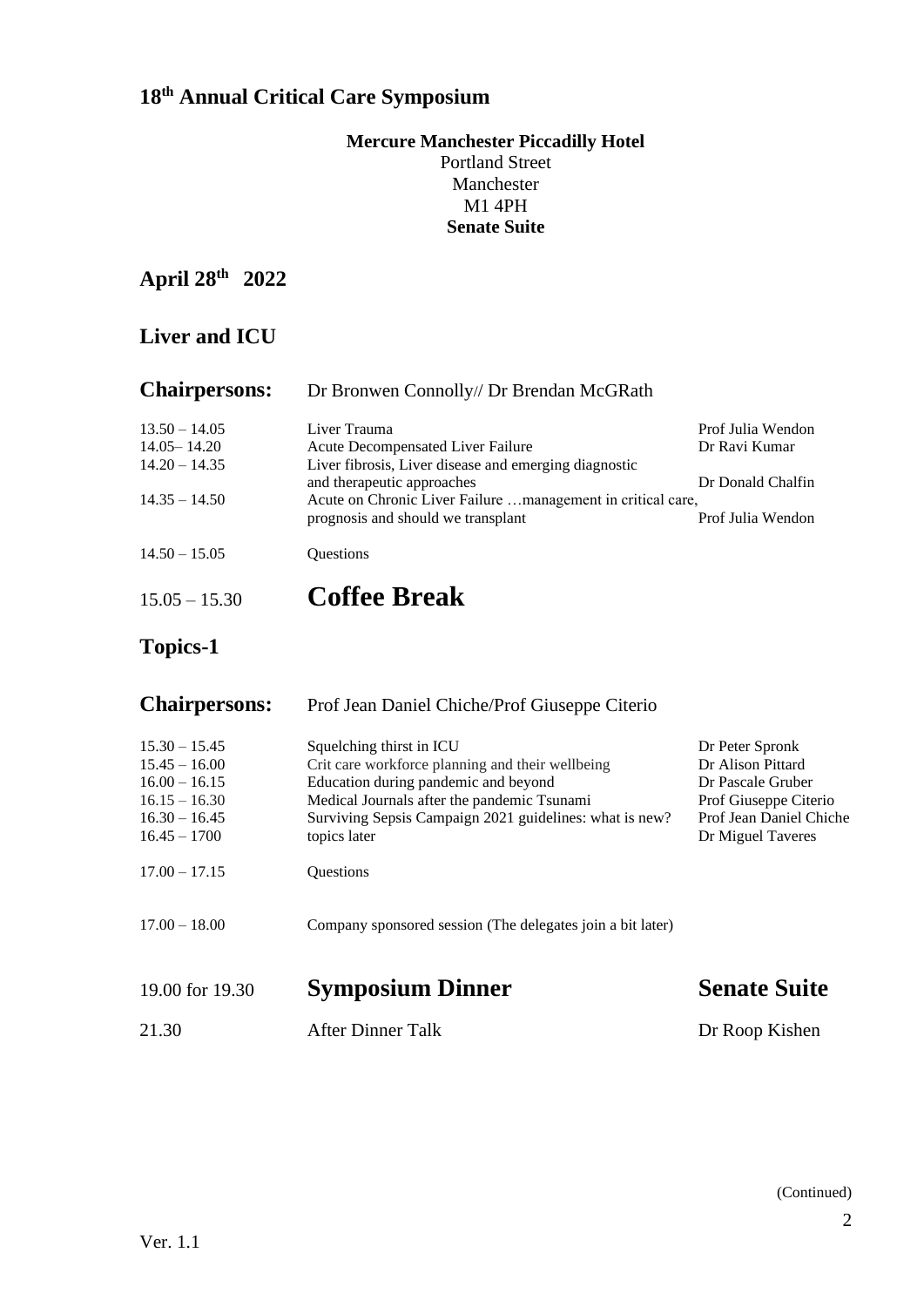#### **Programme**

#### **Mercure Manchester Piccadilly Hotel** Portland Street Manchester M1 4PH **Senate Suite**

#### **April 29 th 2022**

# **08.00 – 09.00 Registration**

09.00 – 09.30 Key note address in Main Auditorium

#### **Research in ICU**

| <b>Chairpersons:</b>                                 | Dr Nitin Arora/ Prof Bernard Cholley                                                                                                                                                                                                                    |                         |
|------------------------------------------------------|---------------------------------------------------------------------------------------------------------------------------------------------------------------------------------------------------------------------------------------------------------|-------------------------|
| $09.35 - 0950$<br>$09.50 - 10.05$<br>$10.05 - 10.20$ | Acute Care of all ages - future destinations of critical care research Prof Fang Gao Smith<br>Equality, diversity and inclusion in research: NIHR INCLUDE and acute care Prof Paul Dark<br>Research funding opportunities for nurse's midwives and AHPs | Prof Heather Iles-Smith |
| $10.20 - 10.30$                                      | <b>Ouestions</b>                                                                                                                                                                                                                                        |                         |

# **10.30 – 10.50 Coffee Break**

#### **Topics - 2**

#### **Chair Persons:** Prof Lui Forni/ Dr Miguel Taveres

| $10.50 - 11.10$<br>$11.10 - 11.25$<br>$11.25 - 11.40$ | Engagement, interactive gaming and coping in the ICU rehab process<br>What do the timing studies for RRT tell us?<br>A short overview of remarkable trials | Dr Peter Spronk<br>Prof Lui Forni<br>Dr Christian Sitzwhol |
|-------------------------------------------------------|------------------------------------------------------------------------------------------------------------------------------------------------------------|------------------------------------------------------------|
| $11.40 - 11.55$                                       | tracheal complications after tracheal intubation and tracheostomy                                                                                          | Dr Brendan McGrath                                         |
| $11.55 - 12.10$                                       | Keeping routine activity during a Pandemic -<br>Wales expereince                                                                                           | Dr Paul Morgan                                             |
| $12.10 - 12.25$                                       | Nutrition in AKI                                                                                                                                           | Dr Marlies Ostermann                                       |
| $12.25 - 12.45$                                       | Venous Excess Ultrasound (VExus);<br>the new key to de-resuscitation                                                                                       | Dr Jonathan Wilkinson                                      |
| $12.45 - 13.00$                                       | <b>Ouestions</b>                                                                                                                                           |                                                            |

## **13.00 – 13.45 Lunch**